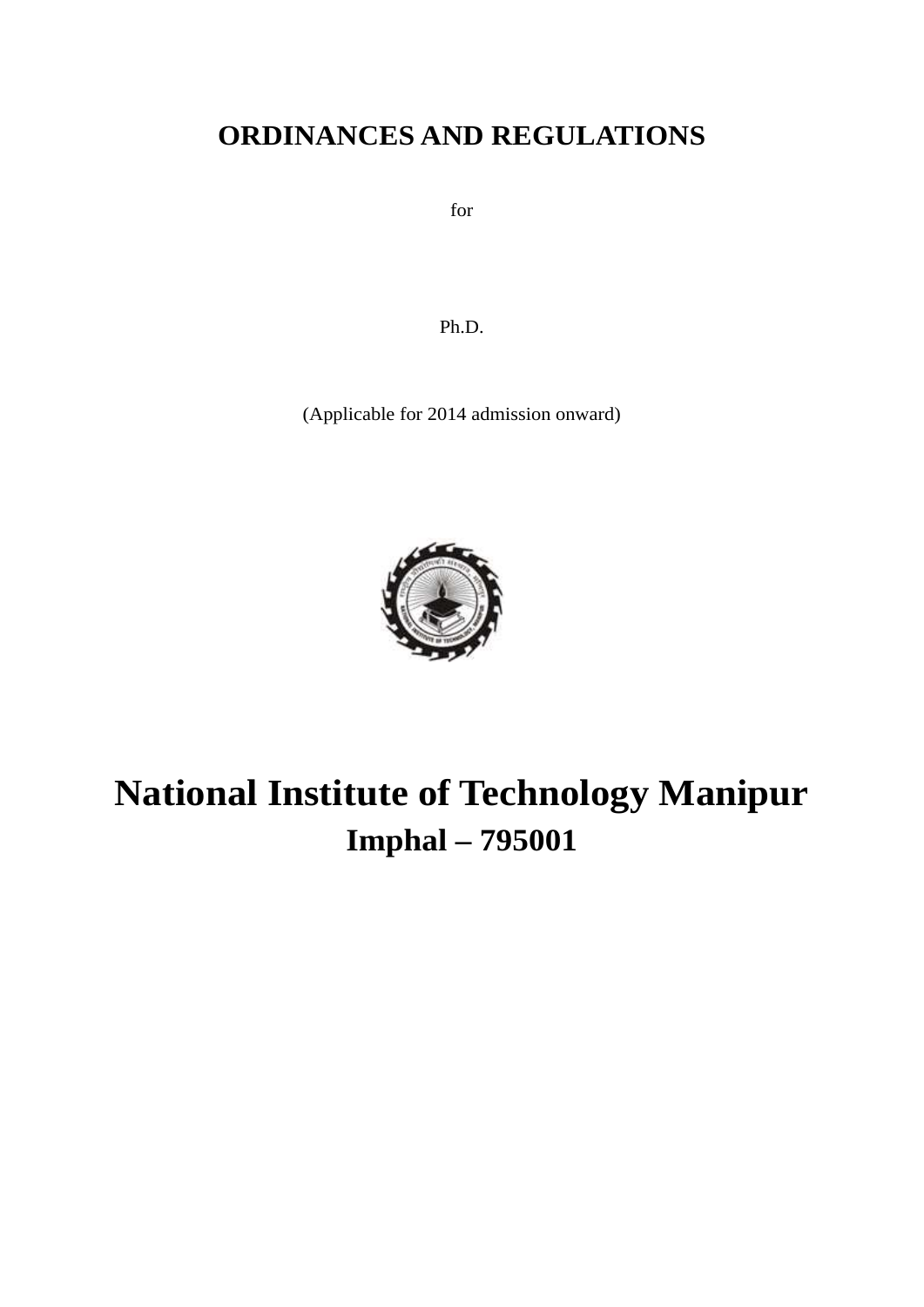## **CONTENTS**

#### **ORDINANCES**

#### **REGULATIONS**

- 1. Categories of PhD Students
- 2. Change of Categories
- 3. Admission to PhD Programme
- 4. Financial Assistance
- 5. Leave Rules
- 6. Supervisor
- 7. Appointment of Supervisor
- 8. Change/Addition of Supervisor
- 9. Doctoral Committee
- 10. Course Work
- 11. Comprehensive Examination
- 12. State-Of-Art-Seminar
- 13. Progress Review
- 14. Enrolment
- 15. Conduct and Discipline
- 16. Cancellation of Studentship
- 17. Duration of the PhD Programme
- 18. Synopsis of Thesis
- 19. Panels of Examiners
- 20. Submission of Thesis
- 21. Thesis Report
- 22. Thesis Defence
- 23. Award of PhD Degree
- 24. Legal Other Matters

Appendix I - Forms

Appendix II – DPPC and IPPC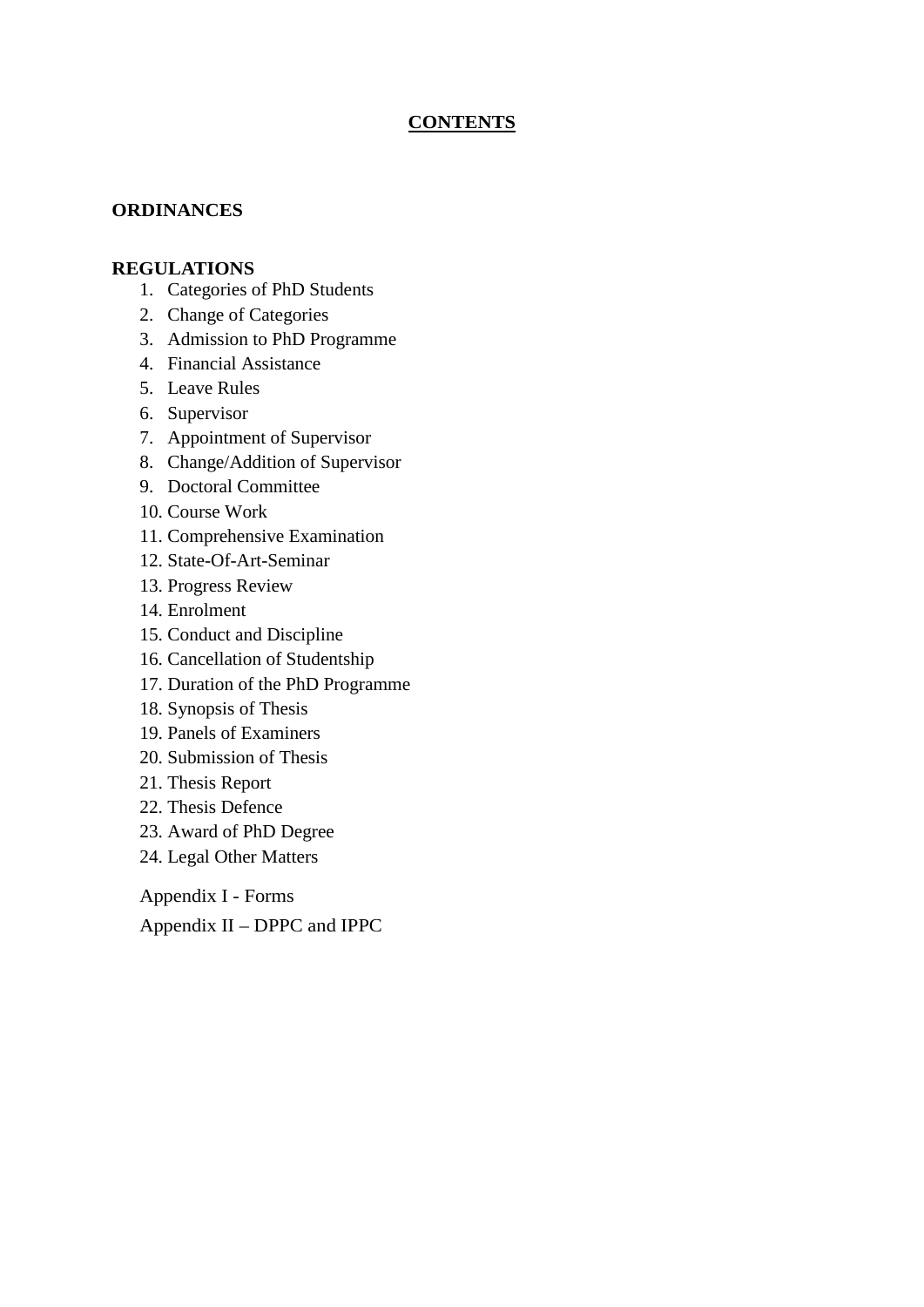|     | <b>ORDINANCES</b>                                                                                                                                                                                                                                                                                  |
|-----|----------------------------------------------------------------------------------------------------------------------------------------------------------------------------------------------------------------------------------------------------------------------------------------------------|
| 0.1 | The National Institute of Technology Manipur awards the degree of Doctor of<br>Philosophy (PhD) in Engineering/Sciences/Humanities and Social Sciences (HSS)<br>to a candidate who has successfully completed the stipulated Programme of<br>Research.                                             |
| 0.2 | The Programme of Research with the governing rules and regulations are<br>formulated by the Senate of the Institute. The Senate can modify or change the<br>structure, governing rules and regulations from time to time.                                                                          |
| 0.3 | A candidate to be awarded the PhD degree has to submit a thesis embodying the<br>finding of his/her research carried out under the programme. The thesis should<br>make an original contribution of high quality to the advancement of knowledge as<br>judged by the experts in the relevant area. |
| 0.4 | A candidate becomes eligible for the award of the PhD degree after fulfilling all<br>the academic requirements prescribed by the Senate of the Institute.                                                                                                                                          |
| 0.5 | The award shall be made upon the recommendation of the Senate of the Institute<br>after ratification by the Board of Governors (BOG) of the Institute.                                                                                                                                             |
| 0.6 | The PhD degree shall be awarded in the discipline of the Department, which<br>registers the student for the PhD programme.                                                                                                                                                                         |

# **Regulations**

|     | <b>CATEGORIES OF PHD STUDENTS</b>                                                                                                                                                                                                                                                                                                                                                                                      |
|-----|------------------------------------------------------------------------------------------------------------------------------------------------------------------------------------------------------------------------------------------------------------------------------------------------------------------------------------------------------------------------------------------------------------------------|
|     | The Institute admits PhD students under the following categories:                                                                                                                                                                                                                                                                                                                                                      |
| 1.1 | <b>REGULAR</b>                                                                                                                                                                                                                                                                                                                                                                                                         |
|     | A student in this category works for his/her PhD degree. He/she receives<br>assistantship from the Institute or fellowship from CSIR/UGC or any other<br>recognized funding agency or may be self financed.                                                                                                                                                                                                            |
| 1.2 | <b>SPONSORED (FULL TIME)</b>                                                                                                                                                                                                                                                                                                                                                                                           |
|     | A candidate in this category is sponsored by a recognized R&D organization,<br>national institute, Govt organization or industry for doing research in the institute<br>on a full time basis. He/she should have at least two years of working experience<br>in the respective field. He/she will not receive any financial support from the<br>Institute. Sponsorship letter should be attached with the application. |
| 1.3 | <b>PART-TIME</b>                                                                                                                                                                                                                                                                                                                                                                                                       |
|     | This category refers to the candidates (including NIT Manipur staff) who are<br>professionally employed personnel, who can attend classes at the Institute. These<br>candidates should be able to attend regular classes as per the schedule of the<br>Institute.                                                                                                                                                      |
| 1.4 | <b>PROJECT STAFF</b>                                                                                                                                                                                                                                                                                                                                                                                                   |
|     | This category refers to the candidates who are working on sponsored projects in<br>the Institute and admitted to the PhD programme to work on a full-time or part-<br>time basis. The remaining duration of the project at the time of admission should                                                                                                                                                                |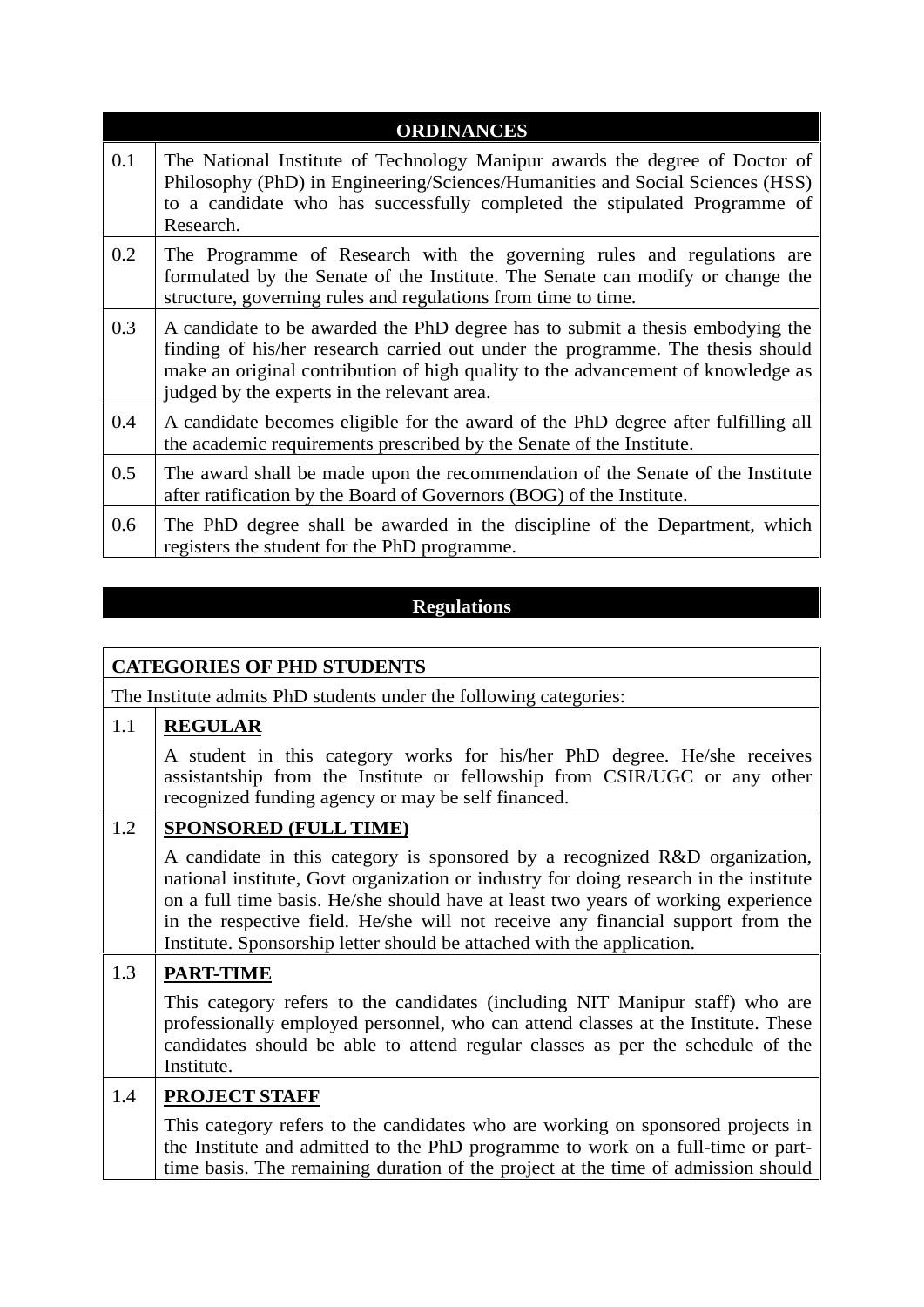|     | be at least one year. If the project gets completed before the student completes<br>his/her PhD programme, he/she will continue his/her PhD without assistantship, if<br>no other source for funding is available.                                                                                                                                                                                                                                                                                                                              |
|-----|-------------------------------------------------------------------------------------------------------------------------------------------------------------------------------------------------------------------------------------------------------------------------------------------------------------------------------------------------------------------------------------------------------------------------------------------------------------------------------------------------------------------------------------------------|
| 1.5 | <b>EXTERNAL</b>                                                                                                                                                                                                                                                                                                                                                                                                                                                                                                                                 |
|     | This category refers to a student employed in an R&D organization/academic<br>institution/industry having adequate research facilities. The research work leading<br>to the PhD degree may be carried out largely in the parent organization of the<br>candidate under a Local Supervisor from the organization, but with the overall<br>guidance provided by a faculty member (Institute Supervisor) of the Department,<br>in which he/she is registered. The institute does not provide<br>any<br>assistantship/fellowship to such a student. |
|     | <b>CHANGE OF CATEGORY</b>                                                                                                                                                                                                                                                                                                                                                                                                                                                                                                                       |
| 2.1 | The Chairman, Institute Postgraduate Programme Committee (IPPC) on<br>recommendation of the Department Postgraduate Programme Committee (DPPC)<br>approves change from one category to another (except to regular category) (See<br>Appendix II). Only the Chairman, Senate approves change to the regular category<br>from any other category.                                                                                                                                                                                                 |

|     |              | <b>ADMISSION TO PHD PROGRAMME</b>                                                                                                                                                                                                                                                                            |
|-----|--------------|--------------------------------------------------------------------------------------------------------------------------------------------------------------------------------------------------------------------------------------------------------------------------------------------------------------|
| 3.1 |              | <b>Eligibility Criteria</b>                                                                                                                                                                                                                                                                                  |
|     | given below. | The detail of the eligibility criteria for admission to various PhD programmes are                                                                                                                                                                                                                           |
|     | 3.1.1        | <b>Engineering</b><br>Master Degree in Engineering/Technology or equivalent in an<br>L.<br>appropriate area with a minimum CPI of 6.5 or equivalent (60%<br>of marks).<br>II.<br>Bachelor Degree in Engineering/Technology with an excellent<br>academic record and with a CPI of at least 7.5 or equivalent |
|     | 3.1.2        | (70% of marks).<br><b>Science</b><br>Master Degree in Science in an appropriate area with a minimum<br>$\mathbf{I}$ .<br>CPI of 6.5 or equivalent (60% of marks).                                                                                                                                            |
|     | 3.1.3        | <b>Humanities &amp; Social Sciences (HSS)</b><br>Master Degree in Humanities & Social Science in an appropriate<br>I.<br>area with a minimum CPI of 6.0 or equivalent (55% of marks).                                                                                                                        |
|     | 3.1.4        | The maximum age limit for the regular candidates is 35 years, and 50<br>years for candidates in services in educational institutions/government<br>organizations/industries/research organizations.                                                                                                          |
| 3.2 |              | <b>ADMISSION PROCEDURE</b>                                                                                                                                                                                                                                                                                   |
|     | 3.2.1        | Admission to the PhD programme of the institute normally takes place<br>in January and July every year. Advertisements are issued in<br>September/October for the even semester, and February/March for the<br>odd semester.                                                                                 |
|     | 3.2.2        | Admission to all categories of students is granted on the basis of                                                                                                                                                                                                                                           |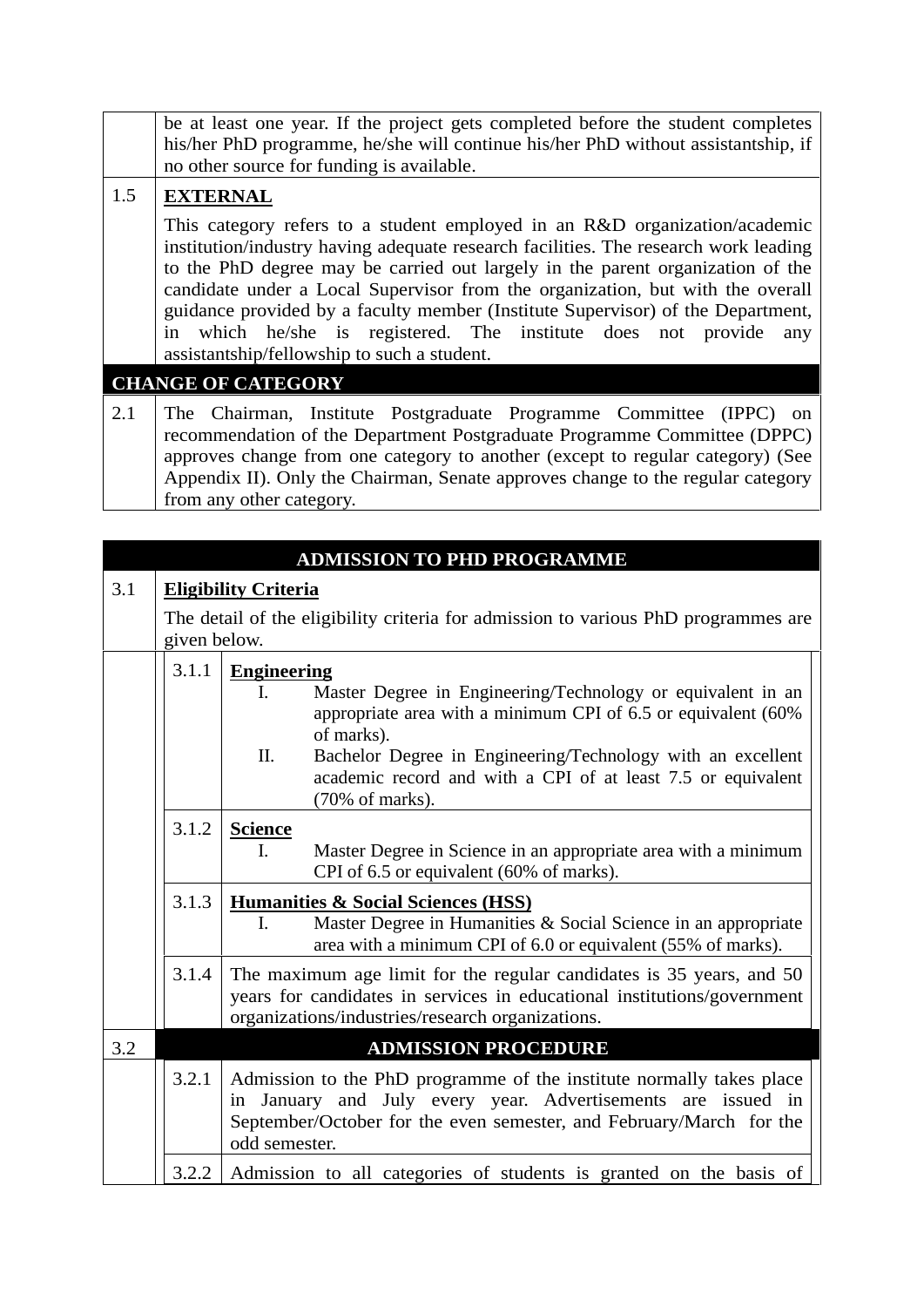|       | interview/admission test held every semester.                                                                                                                           |
|-------|-------------------------------------------------------------------------------------------------------------------------------------------------------------------------|
| 3.2.3 | The following documents are to be furnished along with the application<br>by candidates falling under Sponsored, Part-time and External categories<br>(See Appendix I): |
|       | <b>Form I:</b> Sponsorship letter for Sponsored category                                                                                                                |
|       | <b>Form II:</b> No objection certificate from Dean (R&D), NIT Manipur for<br>Project Staff category.                                                                    |
|       | Form III: No objection certificate from the employer for Part-time<br>category.                                                                                         |
|       | Form IV: Sponsorship certificate for External category.                                                                                                                 |

|     | <b>FINANCIAL ASSISTANCE</b>                                                                                                                                                         |
|-----|-------------------------------------------------------------------------------------------------------------------------------------------------------------------------------------|
| 4.1 | Institute assistantships will be available as per prevailing norms.                                                                                                                 |
| 4.2 | Assistantships from external funding organizations will be available as per terms<br>and conditions of the concerned funding organizations.                                         |
| 4.3 | Students receiving assistantships from the Institute or fellowships from any other<br>funding agencies, are required to perform academic duties as per prevailing<br>norms.         |
| 4.4 | The continuation of the assistantship/fellowship is subject to satisfactory<br>performance of the assigned duties and satisfactory progress of the student in the<br>PhD Programme. |

## **LEAVE RULES**

#### 5.1 **Ordinary Leave**

A full-time PhD student is eligible to 30 days leave for every year. Saturdays, Sundays or holidays during the leave period are counted towards leave, except for prefixed or suffixed holidays.

Of the 30 days leave, a maximum of 15 days of leave is permitted in a semester. However, a maximum of 5 days of such leave is allowed to avail at a stretch if student having any teaching assignment.

However, a student can accumulate leave, and avail a maximum of 30 days leave at a time in a year. The maximum number of carried-over leave from one completed year to another is 15 days.

Head of the Department sanctions leave on recommendation of the Supervisor.

#### **Maternity/Paternity Leave**

5.2 A student is eligible for 4 month maternity leave or 15 days of paternity leave as applicable only once during the PhD programme.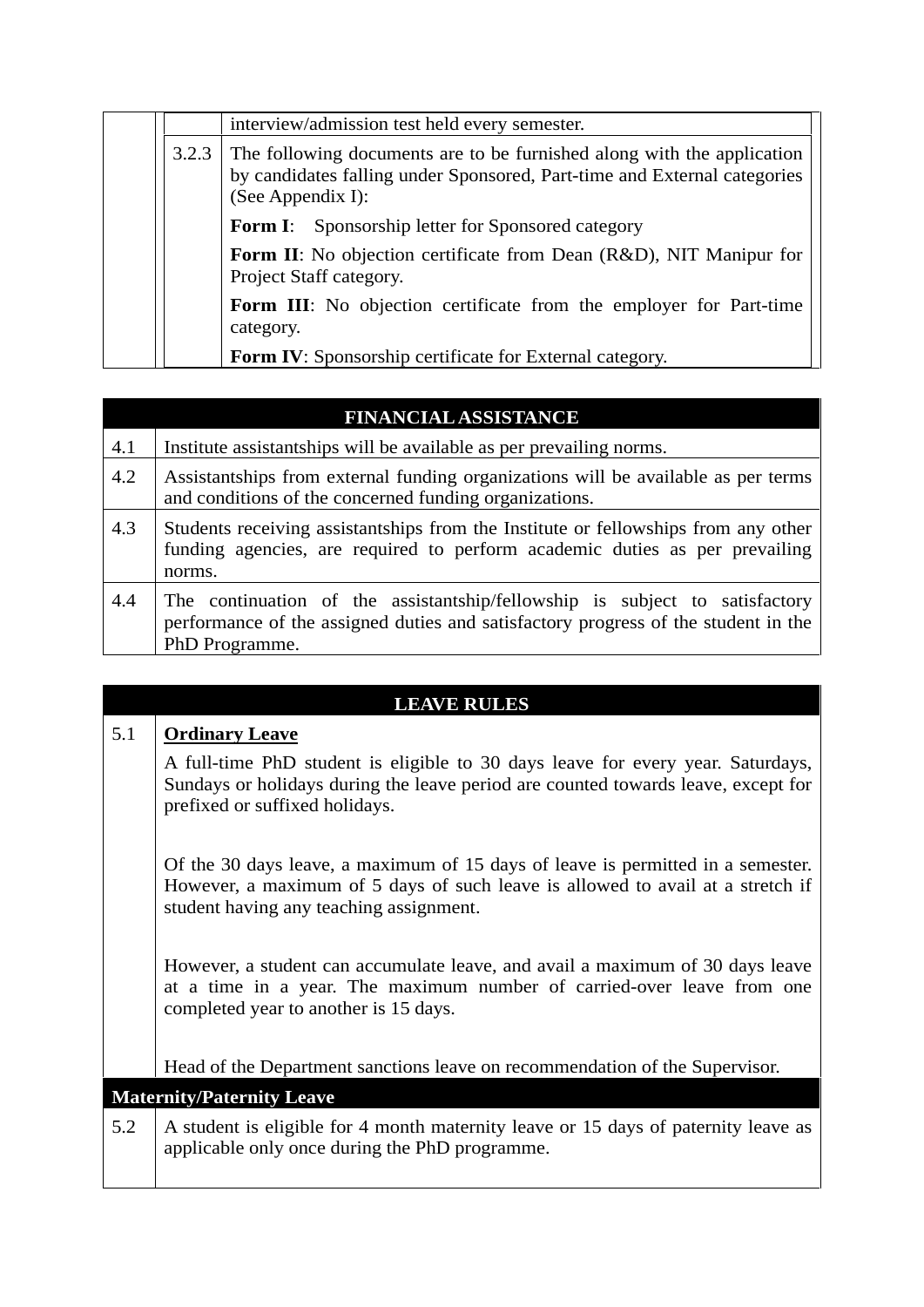|     |       | The Head of the Department sanctions maternity/paternity leave on<br>recommendation of the Supervisor and submission of a certificate from Senior<br>Medical Officer/Medical Officer of the Institute.                                                                                                                                                                                                                                                                                                                                                                                                                                                      |
|-----|-------|-------------------------------------------------------------------------------------------------------------------------------------------------------------------------------------------------------------------------------------------------------------------------------------------------------------------------------------------------------------------------------------------------------------------------------------------------------------------------------------------------------------------------------------------------------------------------------------------------------------------------------------------------------------|
| 5.3 |       | <b>Academic Leave</b>                                                                                                                                                                                                                                                                                                                                                                                                                                                                                                                                                                                                                                       |
|     |       | Academic leave is permitted on the following grounds.                                                                                                                                                                                                                                                                                                                                                                                                                                                                                                                                                                                                       |
|     | 5.3.1 | To attend conferences/seminars/workshops/training/short-term courses, a<br>maximum of 15 days of leave is permissible in an academic year.                                                                                                                                                                                                                                                                                                                                                                                                                                                                                                                  |
|     |       | A maximum of 30 days of leave in a calendar year is permissible to field<br>trips such as data collection, survey work etc.                                                                                                                                                                                                                                                                                                                                                                                                                                                                                                                                 |
|     |       | Academic leave exceeding 30 days, but upto to a maximum of 60 days<br>in a calendar year is approved by the Chairman, IPPC on the<br>recommendation of the Supervisor and the Head of the Departments.                                                                                                                                                                                                                                                                                                                                                                                                                                                      |
|     | 5.3.2 | Academic leave of more than 60 days, but upto a maximum of 12<br>months is also permissible to carry out part of the research in another<br>institute/R&D lab/industry in India or abroad. For sanction of such a<br>leave, a letter of consent from the host institute is required. This leave is<br>permissible only after the student has passed the comprehensive<br>examination and has done part of the research work at NIT Manipur. On<br>recommendation of the Supervisor, the doctoral committee (DC), the<br>DPPC and Chairman, IPPC, the Chairman, Senate approves such an<br>academic leave. Such cases are also to be reported to the Senate. |
|     |       | A student granted academic leave for one or more semesters pays<br>prescribed fees in every semester.                                                                                                                                                                                                                                                                                                                                                                                                                                                                                                                                                       |
|     |       | If a registration date fails during the period of academic leave, a student<br>completes the registration procedures at the expiry of his/her academic<br>leave.                                                                                                                                                                                                                                                                                                                                                                                                                                                                                            |

|     | <b>SUPERVISOR(S)</b>                                                                                                                                                                                                                                                                                                                |
|-----|-------------------------------------------------------------------------------------------------------------------------------------------------------------------------------------------------------------------------------------------------------------------------------------------------------------------------------------|
| 6.1 | All faculty members of the Institute holding doctorate degree and having a<br>minimum of 2 recent papers in refereed international journals in last three years<br>can be recommended to the Chairman, Senate by the Department Post-Graduate<br>Programme Committee for approval as research supervisors to guide PhD<br>students. |
| 6.2 | Every student admitted to the PhD programme undertakes research under the<br>guidance of a faculty member of the Department in which he is admitted. The<br>faculty member is called his/her Supervisor. In the case of an external category<br>there is also a Supervisor in the parent organization (Local Supervisor).           |
| 6.3 | The following categories of persons who fulfill Clause 6.1 above can act as one of<br>the Supervisors.                                                                                                                                                                                                                              |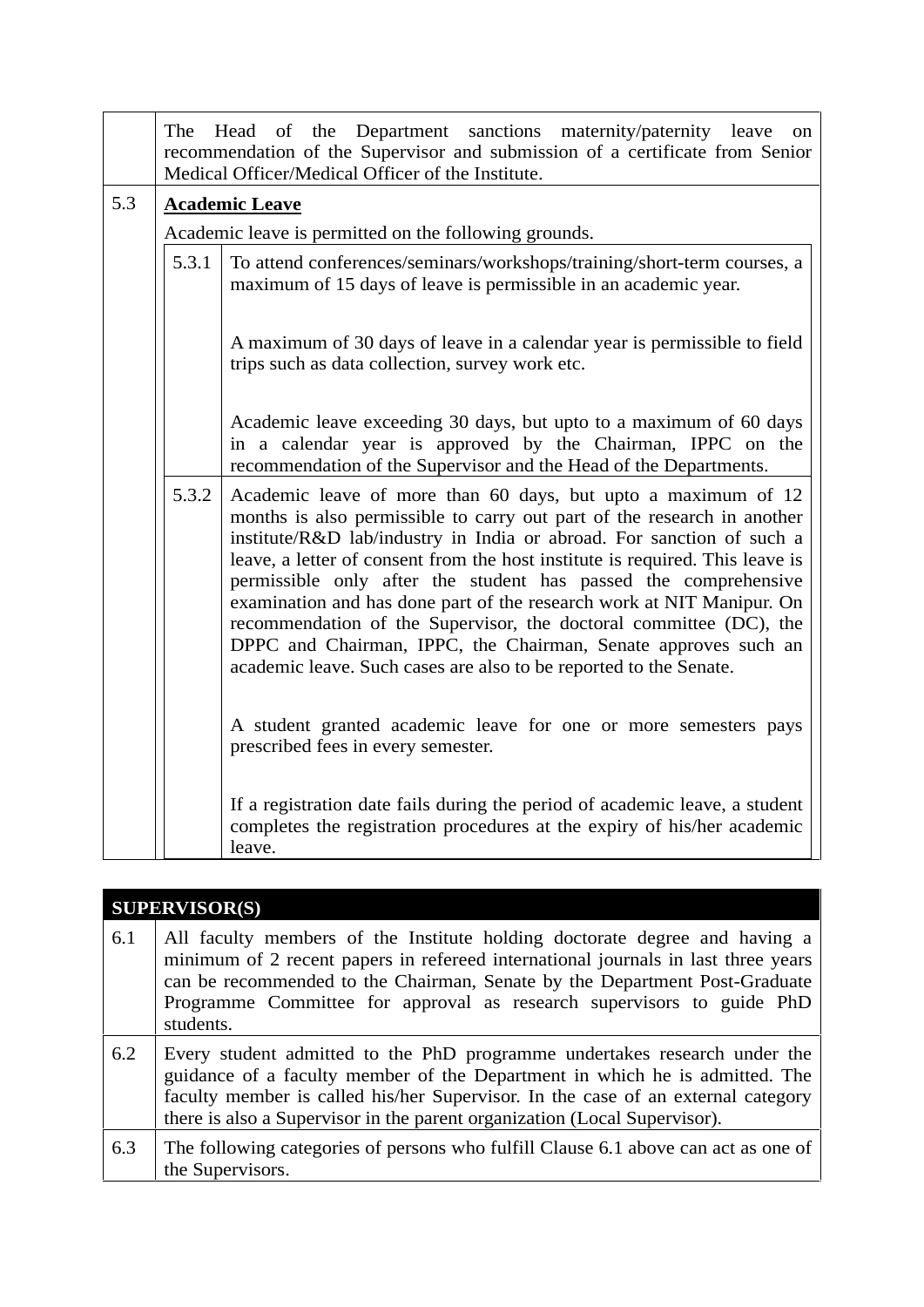|     | Ι.<br>П. | If a faculty member is to retire within 3 years, and if he/she is allowed to<br>guide any scholar, another faculty member from same Department, who is<br>not likely to retire within 3 years will be nominated as a Co-supervisor of<br>the scholar at the time of registration itself. The retired faculty member will<br>be informed of the DC meeting, and will be invited to attend the meeting<br>without any financial commitment to the Institute. However, the retired<br>faculty members who continue to be supervisors will be paid TA/DA,<br>limited to II Class AC train fare within India to attend the Viva-voce<br>examination.<br>A faculty on contract (including a Visiting Faculty) with less than 3 years<br>of service left at the time of appointment may be recommended to the<br>Chairman, Senate by the DPPC for approval as a Supervisor with a<br>permanent faculty with more than 3 years to retire from the same |  |
|-----|----------|------------------------------------------------------------------------------------------------------------------------------------------------------------------------------------------------------------------------------------------------------------------------------------------------------------------------------------------------------------------------------------------------------------------------------------------------------------------------------------------------------------------------------------------------------------------------------------------------------------------------------------------------------------------------------------------------------------------------------------------------------------------------------------------------------------------------------------------------------------------------------------------------------------------------------------------------|--|
|     |          | department as a Co-supervisor.                                                                                                                                                                                                                                                                                                                                                                                                                                                                                                                                                                                                                                                                                                                                                                                                                                                                                                                 |  |
| 6.4 |          | For induction of an individual from another institute as a Co-supervisor of the<br>PhD students at NIT Manipur, any of the above condition should be satisfied in<br>his/her respective institute. Further, the Chairman, Senate approves such<br>individual in case-to-case basis.                                                                                                                                                                                                                                                                                                                                                                                                                                                                                                                                                                                                                                                            |  |

#### **APPOINTMENT OF SUPERVISOR(S)**

|  | The DPPC appoints Supervisor(s) to a student after obtaining mutual consent of |  |
|--|--------------------------------------------------------------------------------|--|
|  | both the student and the Supervisor(s).                                        |  |

- 7.2 The Supervisor(s) is identified and appointed at the earliest and within six months from the date of admission.
- 7.3 A student under external category has one Supervisor from the Department in which he/she is admitted and another from the parent organization (Local Supervisor). On recommendation of the DPPC, the Chairman, IPPC approves the appointment of the Local Supervisor.

#### **CHANGE/ADDITION OF SUPERVISOR(S)**

- 8.1 If a student has only one Supervisor and the Supervisor goes on leave for more than 15 (fifteen) months, another Supervisor is appointed by the DPPC. Mutual consent of both the student and Supervisor(s) is taken for such cases.
- 8.2 If the Supervisor of a student under external category proceeds on a leave for more than 15 (fifteen) months, the Chairman, DPPC or the Head of Department looks after the routine administrative issues. Otherwise, the DPPC may appoint a new Supervisor. Mutual consent of both the student and Supervisor(s) is taken for such cases.
- 8.3 The Chairman, Senate may permit a student to change his/her Supervisor(s) for valid reasons. Mutual consent of the student and Supervisor(s) and recommendation of the DPPC and IPPC are required. Such cases are reported to the Senate.

### **DOCTORAL COMMITTEE**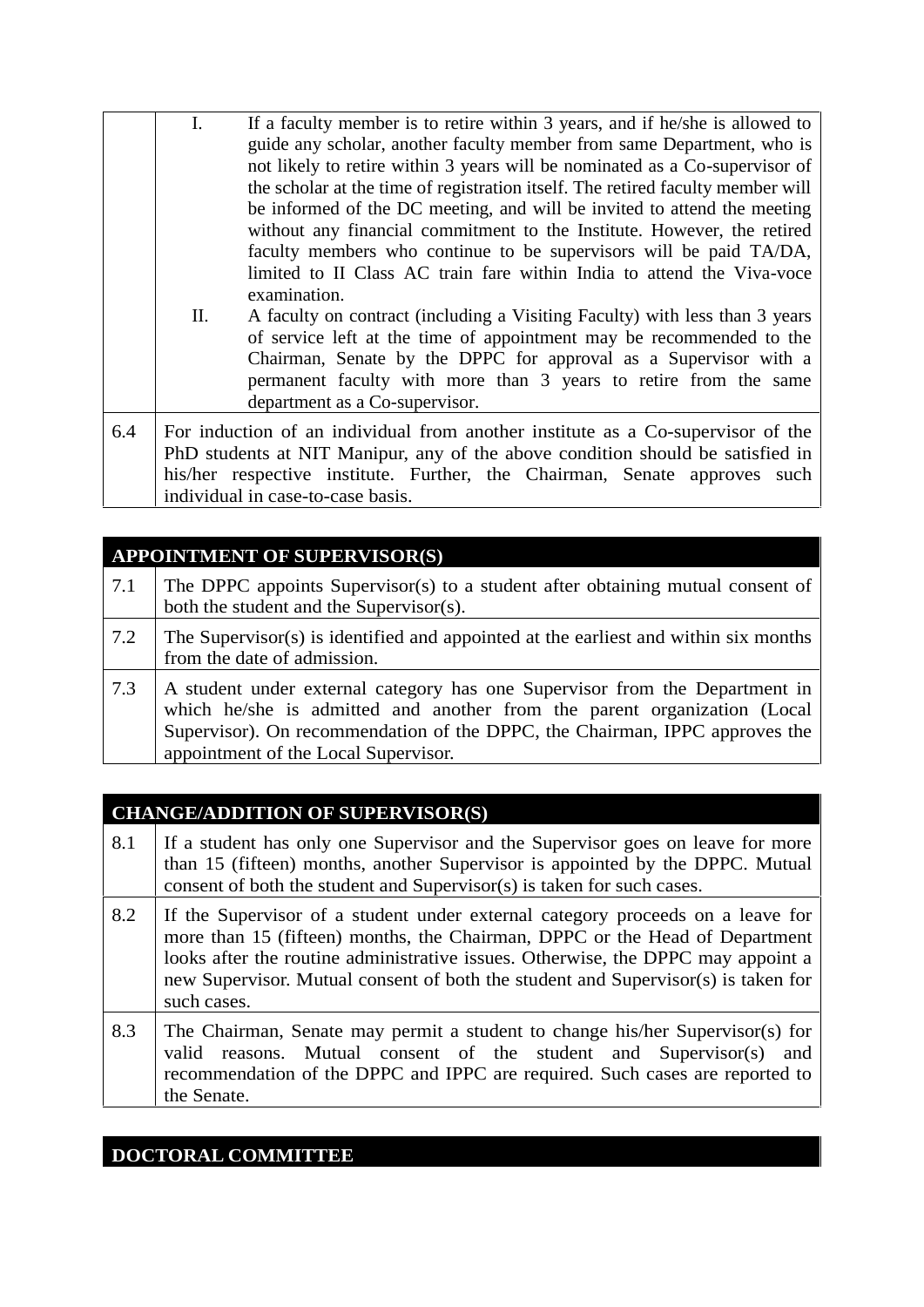| 9.1 | To monitor the progress of research of a student, there will be a Doctoral<br>Committee with the following composition.                                                                                 |                                                                                         |                |
|-----|---------------------------------------------------------------------------------------------------------------------------------------------------------------------------------------------------------|-----------------------------------------------------------------------------------------|----------------|
|     | I                                                                                                                                                                                                       | A faculty member other than the Supervisor(s) to be Chairman<br>nominated by the DPPC.  |                |
|     | $\mathbf{I}$                                                                                                                                                                                            | Supervisor(s)                                                                           | Member(s)      |
|     | Ш                                                                                                                                                                                                       | Two other faculty members of which one should be preferably<br>from another department. | <b>Members</b> |
| 9.2 | The DC is constituted by the DPPC in consultation with the Supervisor(s) within<br>one month from the date of appointment of the Supervisor(s). The list is sent to the<br>Chairman, IPPC for approval. |                                                                                         |                |
| 9.3 |                                                                                                                                                                                                         | Until the DC is consulted, the DPPC performs the duties of the DC.                      |                |

|      | <b>COURSE WORK</b>                                                                                                                                                                                                                                                                                                                                                                                                                                              |
|------|-----------------------------------------------------------------------------------------------------------------------------------------------------------------------------------------------------------------------------------------------------------------------------------------------------------------------------------------------------------------------------------------------------------------------------------------------------------------|
| 10.1 | The DC of a student prescribes the courses a student has to register for every<br>semester. However, the DPPC prescribes courses if the DC is not yet constituted.                                                                                                                                                                                                                                                                                              |
| 10.2 | A student of Engineering/Technology with an entry level qualification of two-year<br>Master degree (after completion of 4-year Bachelor degree) or three-year Master<br>degree (after completion of 3-year Bachelor degree) registers for a minimum of 4<br>courses with at least 24 credits and has to obtain a CPI of at least 6.5.                                                                                                                           |
|      | A student of Science with an entry level qualification of Master degree registers<br>for a minimum of 4 courses with at least 24 credits and has to obtain a CPI of at<br>least $6.5$ .                                                                                                                                                                                                                                                                         |
|      | A student of HSS with an entry level qualification of Master degree registers for a<br>minimum of 4 courses with at least 24 credits and has to obtain a CPI of at least<br>6.5.                                                                                                                                                                                                                                                                                |
| 10.3 | A student with entry level qualification other than those under Clause 10.2 above<br>registers for a minimum of 6 courses with at least 36 credits and has to obtain a<br>CPI of at least 6.5.                                                                                                                                                                                                                                                                  |
| 10.4 | Two of the registered courses may be taken as seminar courses. In a seminar<br>course, a student delivers 2-4 seminars. A brief report is submitted at least one<br>week before the due date of every seminar. The DC members act as examiners for<br>such seminars. One of the DC members coordinates the seminar course. Before<br>registration, the DC and the DPPC decides the number (one or two) and the type<br>of the course taken as a seminar course. |
| 10.5 | Under normal circumstances, a student is required to complete all course work<br>within two semesters, and registering for at least two courses in the first semester.<br>In each semester, the CPI should not be less than 6.0.                                                                                                                                                                                                                                |
| 10.6 | If at the end of any semester, a student maintains a SPI of 6.0, but fails in a course,<br>he/she is allowed to repeat/substitute in the following semester(s).                                                                                                                                                                                                                                                                                                 |
| 10.7 | A repeat/substitute course may be registered during the Make-up Examination.                                                                                                                                                                                                                                                                                                                                                                                    |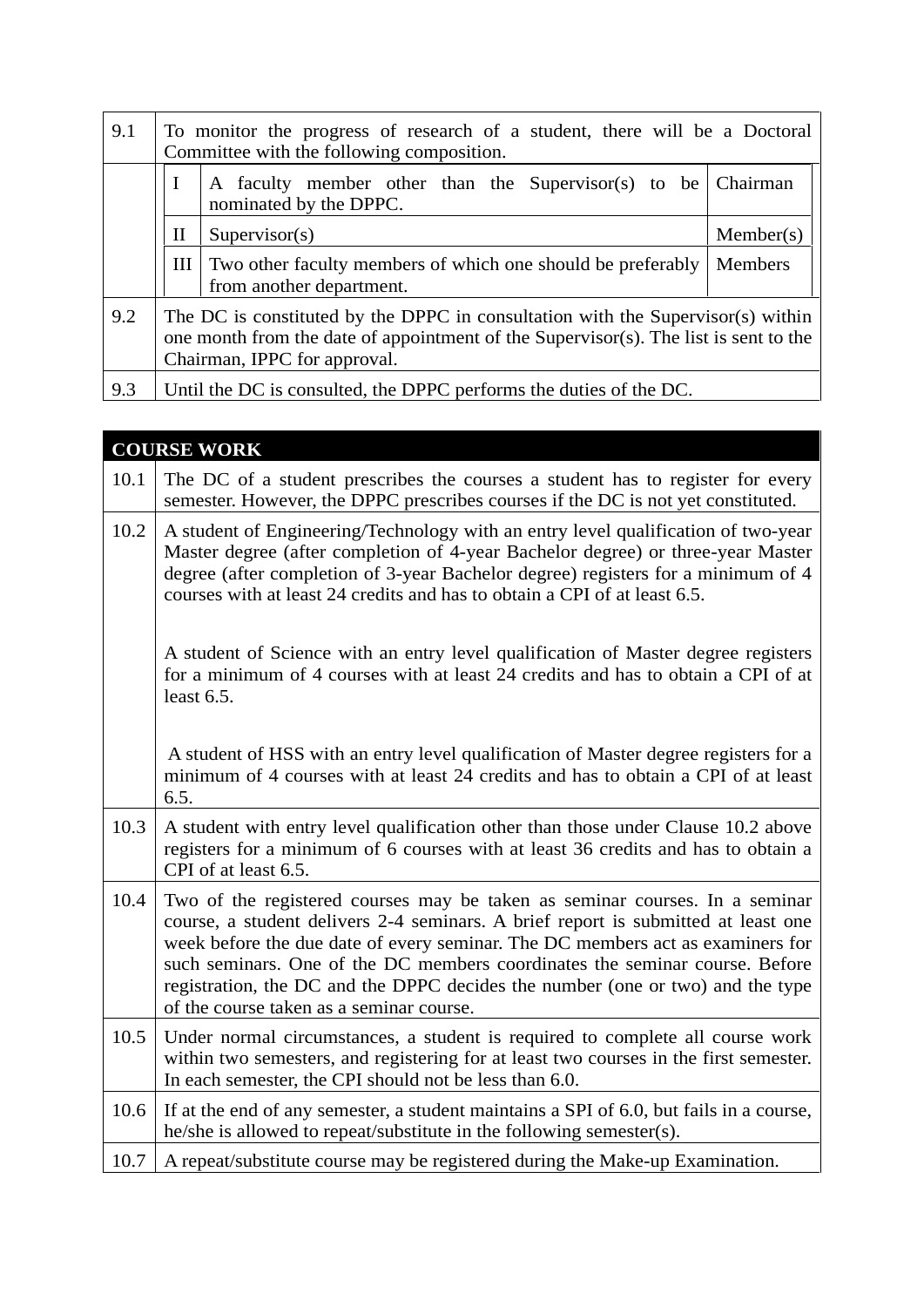## **COMPREHENSIVE EXAMINATION**

| 11.1 | To test the overall competence and academic preparation of a student in the PhD<br>programme, a Comprehensive Examination is held within 18 months for students<br>with master degree and within 24 months for the students only with bachelor<br>degree from the date of admission.   |
|------|----------------------------------------------------------------------------------------------------------------------------------------------------------------------------------------------------------------------------------------------------------------------------------------|
| 11.2 | Comprehensive Examination is held only after successful completion of course<br>work.                                                                                                                                                                                                  |
| 11.3 | The mode of Comprehensive Examination (oral or written or both) as well as the<br>modus operandi (common to all students in a Department) is decided by the DPPC<br>and is intimated to the students (other than the rigorous written comprehensive<br>examination).                   |
| 11.4 | The date of the Comprehensive Examination is informed to the student at least one<br>month prior to the date of examination. The DPPC conducts the Comprehensive<br>Examinations for all PhD students.                                                                                 |
| 11.5 | A student failing in the Comprehensive Examination in the first attempt is given a<br>second attempt not before one month and within six months from the date of the<br>first attempt. If the student fails in the second attempt, he/she is not allowed to<br>continue PhD programme. |
| 11.6 | All cases of failure in the Comprehensive Examination are reported to the Senate.                                                                                                                                                                                                      |

## **STATE-OF-THE-ART-SEMINAR**

| 12.1 | Within 6 months of the successful completion of the Comprehensive Examination,<br>a student present a State-of-the-Art Seminar (SOAS). The presentation is open to<br>all. In this, he/she presents literature survey and broad area of research. |
|------|---------------------------------------------------------------------------------------------------------------------------------------------------------------------------------------------------------------------------------------------------|
| 12.2 | A student submits a write-up to the DC members at least one week before the date<br>of the SOAS.                                                                                                                                                  |
| 12.3 | A report on the successful completion of the SOAS is submitted by the DC to the<br>Secretary DPPC who communicates the same to the Chairman, IPPC.                                                                                                |
| 12.4 | Within a month, a student delivers another SOAS if the first SOAS is not<br>satisfactory.                                                                                                                                                         |

## **PROGRESS REVIEW** 13.1 After the SOAS, a student submits at least one progress report for every year to the DC. The DC schedules a meeting where the student presents his/her progress report. All such presentations are open to all. However, the DC may schedule more such meeting depending on the progress of the student. 13.2 The DC reviews the progress and submits a report to the Chairman, IPPC through Secretary, DPPC after every such review. 13.3 Based on needs, the DC may fix a minimum number of working days (upto fifteen) twice a year for a student in part-time and external category to be present in NIT Manipur for his/her research work.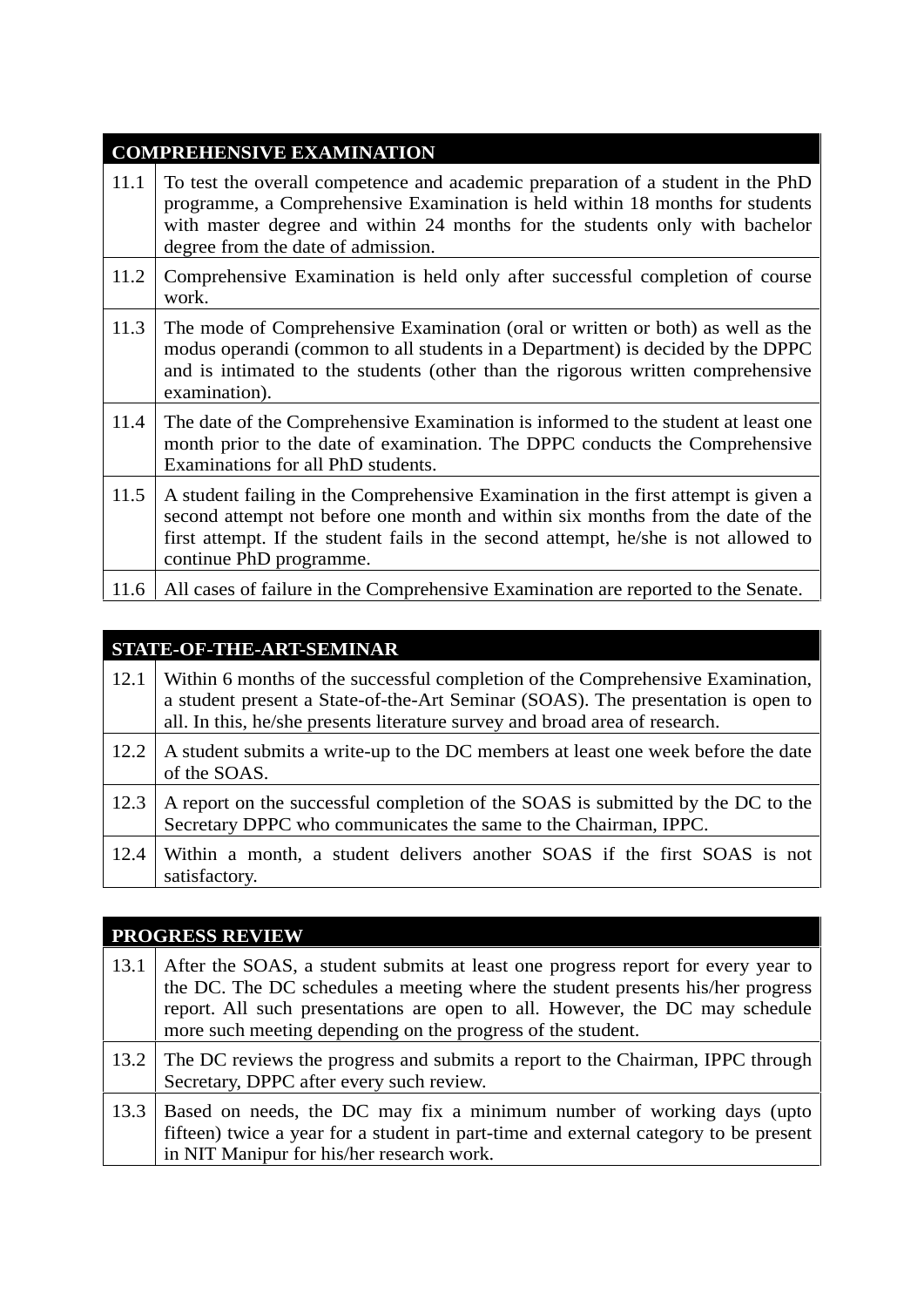| <b>ENROLMENT</b> |                                                                                                                                                                                                                                                                                                                                                                                                                                     |  |
|------------------|-------------------------------------------------------------------------------------------------------------------------------------------------------------------------------------------------------------------------------------------------------------------------------------------------------------------------------------------------------------------------------------------------------------------------------------|--|
| 14.1             | Students of all categories will have to enrol in person every semester on the<br>stipulated date till the submission of their theses.                                                                                                                                                                                                                                                                                               |  |
| 14.2             | They are required to pay the prescribed fees till the submission of their theses<br>within stipulated dates.                                                                                                                                                                                                                                                                                                                        |  |
| 14.3             | A student may be exempted from the prescribed fees for the last semester if he/she<br>submits thesis within 30 days from the beginning of the semester.                                                                                                                                                                                                                                                                             |  |
| 14.4             | Semester drop: Upto two semesters may be dropped in the entire duration of the<br>PhD programme, on bonafide grounds. Except on medical grounds, semester drop<br>not permissible before successful completion of the Comprehensive<br>is<br>Examination by a student. On recommendation of the Supervisor, Chairman,<br>IPPC, the Chairman, Senate approves a semester drop. Cases of semester drop are<br>reported to the Senate. |  |
|                  | No assistantship is provided during the period of a semester drop. The period of<br>semester drop is not counted in the prescribed time limit for completion of the<br>PhD programme.                                                                                                                                                                                                                                               |  |

## **CONDUCT AND DISCIPLINE**

| 15.1 | Regulations for Conduct and Discipline, which are governed by NIT Manipur<br>disciplinary ordinance & regulations are common for all students of NIT Manipur.            |
|------|--------------------------------------------------------------------------------------------------------------------------------------------------------------------------|
| 15.2 | In addition, unauthorized absence for more than one month leads to disciplinary<br>action, in the form of reduction of assistantship or even termination of studentship. |
|      | (See ORDINANCE ON CODE AND CONDUCT of NITMN for details)                                                                                                                 |

# **CANCELLATION OF STUDENTSHIP**

| 16.1 |       | The PhD studentship is liable to be cancelled for any of the following reasons: |
|------|-------|---------------------------------------------------------------------------------|
|      | 1.    | Giving false information at the time of application/admission.                  |
|      | П.    | Not conforming to the regulations of the programme.                             |
|      | Ш.    | Failure in course work requirement.                                             |
|      | IV.   | Failure in the Comprehensive Examination.                                       |
|      | V.    | Consistent lack of progress in research.                                        |
|      | VI.   | Violation of discipline and conduct rules of the Institute.                     |
|      | VII.  | Not submitting a thesis within the stipulated period.                           |
|      | VIII. | Not enrolling for a semester within stipulated dates.                           |
|      | IX.   | Regular, sponsored (Full-time) students, remaining absent for more than 6       |
|      |       | (six) weeks in a semester, without sanctioned leave.                            |

## **DURATION OF THE PHD PROGRAMME**

17.1 The duration of the PhD programmes is follows: I. The minimum duration of the PhD programme (excluding dropped semester(s)/maternity leave) is four semesters. II. The maximum duration of the PhD programme is 6 years from the date of admission for a full-time student and 7 years for a part-time student.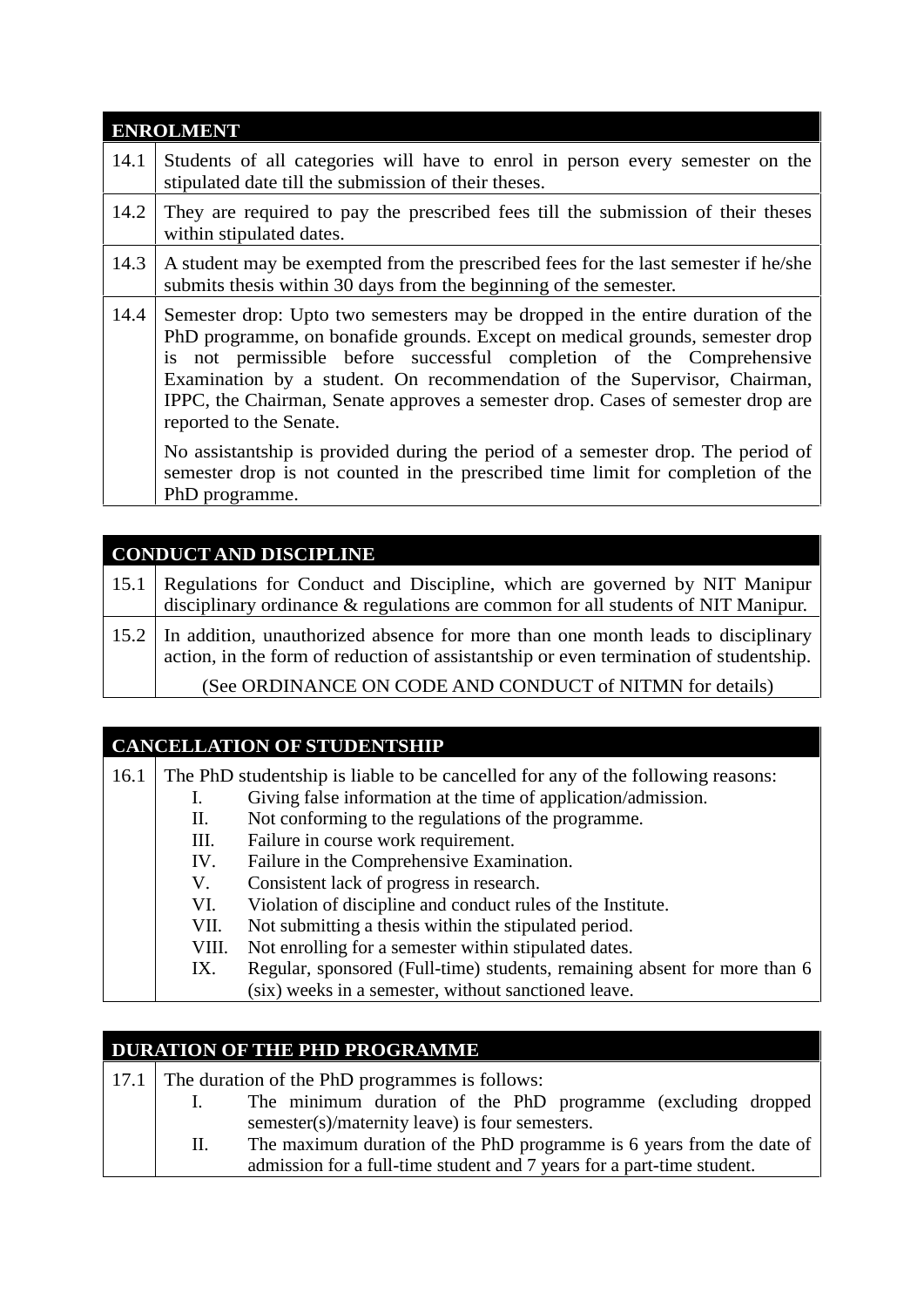|      | <b>SYNOPSIS OF THESIS</b>                                                                                                                                                                                                                                                                                                                                                                                                                    |
|------|----------------------------------------------------------------------------------------------------------------------------------------------------------------------------------------------------------------------------------------------------------------------------------------------------------------------------------------------------------------------------------------------------------------------------------------------|
| 18.1 | Prior to the submission of the synopsis and the thesis, one of the following<br>requirements has to be met by the student:<br>At least two papers published/accepted for publication in refereed journals of<br>repute.<br>At least one paper published/accepted for publication in a refereed journal of<br>repute and at least one paper published/accepted for publication in the<br>proceeding of an International Conference of repute. |
| 18.2 | Prior to the submission of the thesis, a student submits the synopsis of thesis to the<br>DC. The synopsis contains outline of the research contained in the thesis.                                                                                                                                                                                                                                                                         |
| 18.3 | The student makes a presentation of his/her thesis work before the DC in an open<br>seminar (named as Synopsis Seminar). The synopsis is submitted one week before<br>the Synopsis Seminar date.                                                                                                                                                                                                                                             |
| 18.4 | If the DC approves the synopsis, the student is allowed to submit the synopsis of<br>the thesis. The Coordinating Supervisor sends report of the Synopsis Seminar and<br>the Synopsis to the Chairman, IPPC through the Chairman, DPPC.                                                                                                                                                                                                      |
| 18.5 | If a student fails to submit the thesis within 3 months from the date of the<br>Synopsis Seminar, he/she shall present another Synopsis Seminar. His/her<br>synopsis has to be approved by the DC and sent to the Chairman, IPPC.                                                                                                                                                                                                            |

# **PANELS OF EXAMINERS**

| 19.1   At least fifteen days prior to the submission of the thesis, the DC submits to the<br>Chairman, DPPC a panel of eight examiners with at least two experts from<br>reputed Institutions outside the country. The Chairman, DPPC will forward it to<br>the Chairman, IPPC. The Chairman, IPPC will recommend the same to the<br>Chairman, Senate for approval. |
|---------------------------------------------------------------------------------------------------------------------------------------------------------------------------------------------------------------------------------------------------------------------------------------------------------------------------------------------------------------------|
| 19.2   From the panel of approved examiners, the Chairman, IPPC will send the synopsis<br>of the thesis to three examiners in order of priority as per Clause 19.1.                                                                                                                                                                                                 |
| 19.3   A new list of panels of the approved examiners will be provided, once the list is<br>exhausted.                                                                                                                                                                                                                                                              |

# **SUBMISSION OF THESIS**

20.1 Within three months of the acceptance of the synopsis by the DC, the student submits eight (or nine, if there are two supervisors) copies of his/her thesis prescribed format to the Academic Section.

| <b>THESIS REPORTS</b> |                                                                                                                                                                                                   |  |
|-----------------------|---------------------------------------------------------------------------------------------------------------------------------------------------------------------------------------------------|--|
| 21.1                  | Examiners are expected to send reports on the thesis within two months from the<br>date of receipt of the thesis.                                                                                 |  |
|                       | 21.2 If an examiner does not send his/her report within two months, remainders are<br>sent. If the report is not received in spite of remainders, the Chairman, IPPC<br>replaces the examiner(s). |  |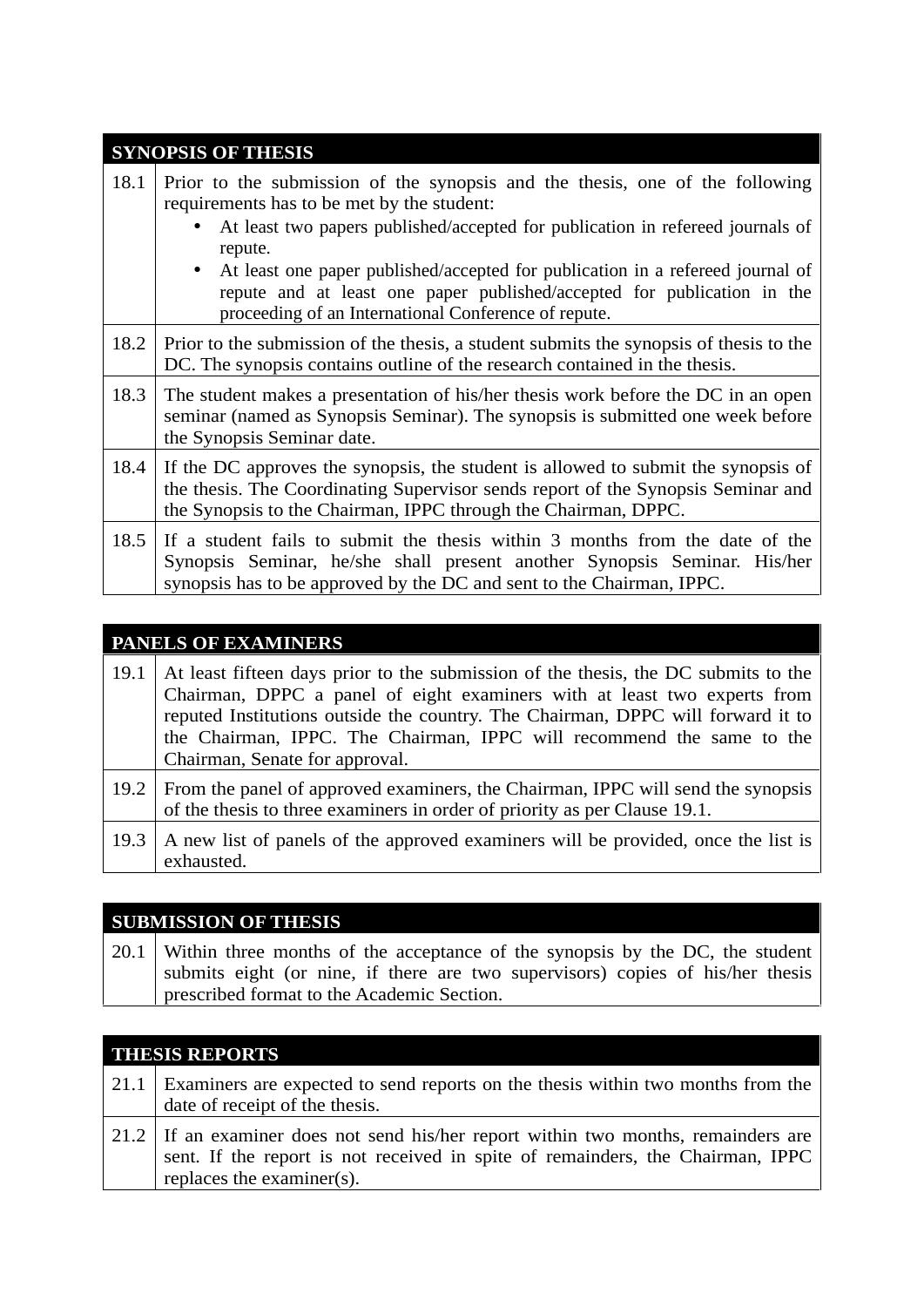| 21.3 |                                                                                                                                                                                                                                                                                                                                                                                                                          | As and when two examiners recommend the thesis for award of the PhD degree,<br>the Chairman, IPPC approves the conduct of a Viva-Voce. Corrections in the<br>thesis, responses to comments of examiners are ratified by the DC.                                                                    |  |
|------|--------------------------------------------------------------------------------------------------------------------------------------------------------------------------------------------------------------------------------------------------------------------------------------------------------------------------------------------------------------------------------------------------------------------------|----------------------------------------------------------------------------------------------------------------------------------------------------------------------------------------------------------------------------------------------------------------------------------------------------|--|
| 21.4 | If more than one examiners suggest re-submission of the thesis, the student is<br>allowed to resubmit the thesis after due revision within the time stipulated by the<br>DC.                                                                                                                                                                                                                                             |                                                                                                                                                                                                                                                                                                    |  |
| 21.5 | If only one examiner recommends the thesis, and the other one or two rejects, the<br>report of the first examiner is sent to the other examiner(s) and vice-versa. The<br>examiners are requested to review their recommendations. If after this, there is<br>only one acceptance and one/two rejection(s), the matter is placed before the<br>Senate for possible replacement of the examiner(s) who has/have rejected. |                                                                                                                                                                                                                                                                                                    |  |
| 21.6 | If two (if the third examiner does not respond) or three examiners do not<br>recommend the thesis for the award, the reports are sent to the DC, which can<br>decide on one of the following based on their assessment.                                                                                                                                                                                                  |                                                                                                                                                                                                                                                                                                    |  |
|      | 21.6.1                                                                                                                                                                                                                                                                                                                                                                                                                   | If the DC is satisfied with the work already done and the contents of the<br>thesis already submitted, it may request the Chairman, Senate that the<br>thesis may be sent to another set of approved examiners. Such a request<br>has to be recommended by the DPPC and Chairman, IPPC.            |  |
|      | 21.6.2                                                                                                                                                                                                                                                                                                                                                                                                                   | The DC may advise the student to augment the research and submit the<br>synopsis again. If two (if the third examiner does not respond) or all<br>examiners do not recommend the thesis for the award for second time,<br>the student is not awarded the degree and the registration is cancelled. |  |

| <b>THESIS DEFENCE</b> |                                                                                                                                                                                                                                                                |           |
|-----------------------|----------------------------------------------------------------------------------------------------------------------------------------------------------------------------------------------------------------------------------------------------------------|-----------|
| 22.1                  | In a thesis defence, a student makes an oral presentation on his/her thesis. The<br>presentation is open to all.                                                                                                                                               |           |
| 22.2                  | The following is the composition of the Thesis Defence Board (TDB).                                                                                                                                                                                            |           |
|                       | Chairman of the DC                                                                                                                                                                                                                                             | Chairman  |
|                       | Supervisor(s)                                                                                                                                                                                                                                                  | Member(s) |
|                       | One examiner of the thesis within the country, or a specialist in the<br>subject nominated by the Chairman, DPPC from the approved<br>panel of examiners.                                                                                                      | Member    |
|                       | A faculty member of another department to be nominated by the<br>DPPC.                                                                                                                                                                                         | Member    |
|                       | One faculty member of the Department with knowledge of the<br>subject of the thesis.                                                                                                                                                                           | Member    |
|                       | The other members of the DC of the student will be invitees to the<br>Oral Examination.                                                                                                                                                                        |           |
| 22.3                  | The TDB conducts the defence of the thesis by the candidate ensuring that he/she<br>answers all the queries of the thesis examiners satisfactorily.                                                                                                            |           |
| 22.4                  | If the TDB finds the performance of the student unsatisfactory, the student will be<br>asked to reappear for another oral examination at a later date (not earlier than a<br>month and not later than six months from the date of the first oral examination). |           |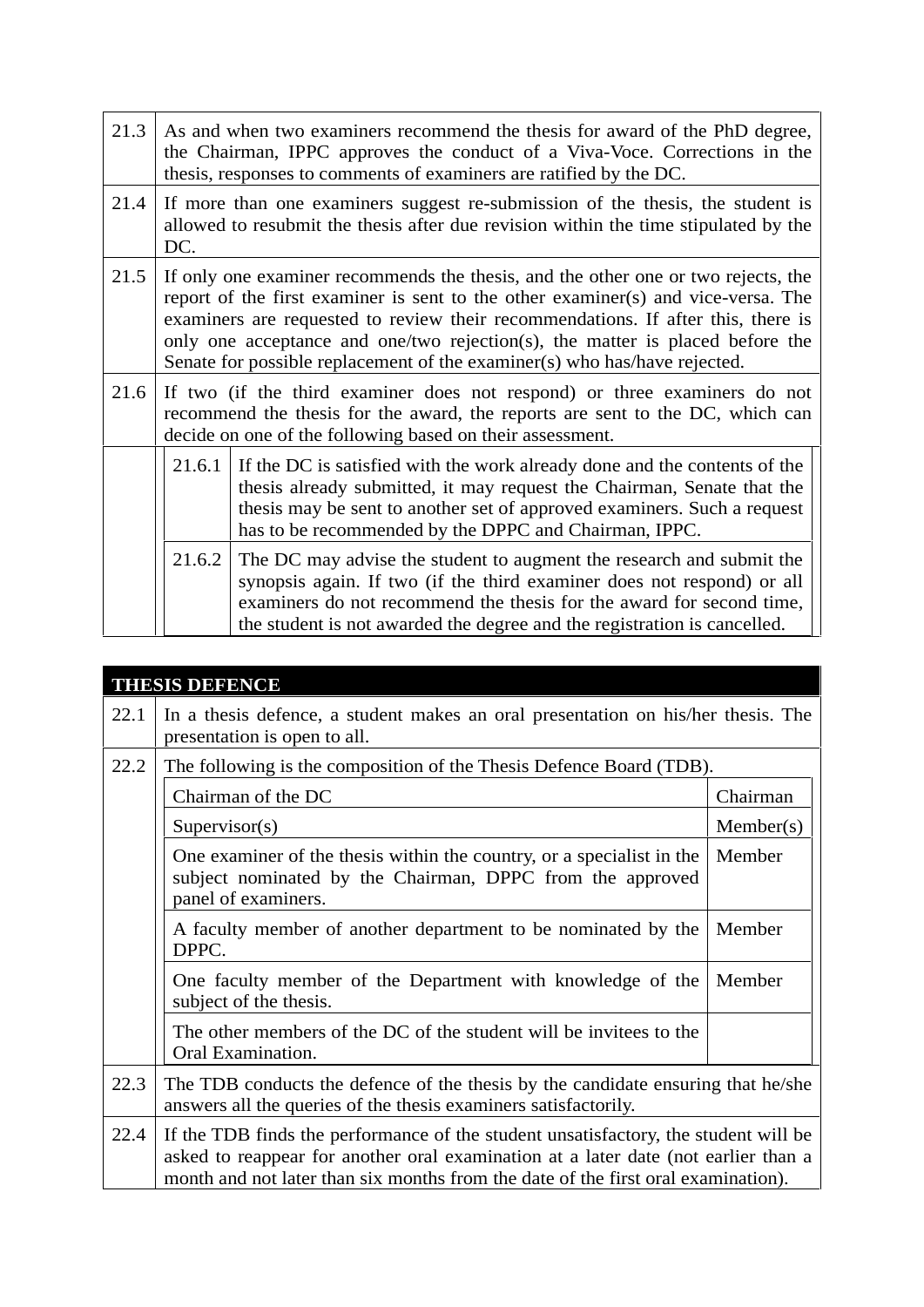| 22.5 If the TDB finds the performance of the student unsatisfactory on the second<br>occasion also, then the matter will be referred to the Senate for a decision.                                                                                                                                                                                                                                                                                          |  |
|-------------------------------------------------------------------------------------------------------------------------------------------------------------------------------------------------------------------------------------------------------------------------------------------------------------------------------------------------------------------------------------------------------------------------------------------------------------|--|
| 22.6 The TDB may also recommend revision to be made in the final version of the<br>thesis after taking into consideration the suggestion of the examiners who<br>evaluated the thesis and the discussion at the Thesis Defence. The Chairman of the<br>TDB shall forward the report to the Chairman, IPPC, certifying that the<br>recommended revisions by the TDB, if any, have been incorporated in all copies<br>of the thesis, for award of the degree. |  |

## **AWARD OF PHD DEGREE**

23.1 If the TDB recommends award of the degree, a student will be awarded the PhD degree on the recommendation of the Senate with the approval of the Board of Governors (BOG) of the Institute.

| <b>LEGAL AND OTHER MATTERS</b> |                                                                                            |  |
|--------------------------------|--------------------------------------------------------------------------------------------|--|
|                                | 24.1   All other cases, not covered by the above shall be referred to the Senate.          |  |
|                                | 24.2   Any legal matter relating to Rules and Regulation under $A1 - A24$ shall be subject |  |
|                                | to jurisdictions of Court(s) in Imphal.                                                    |  |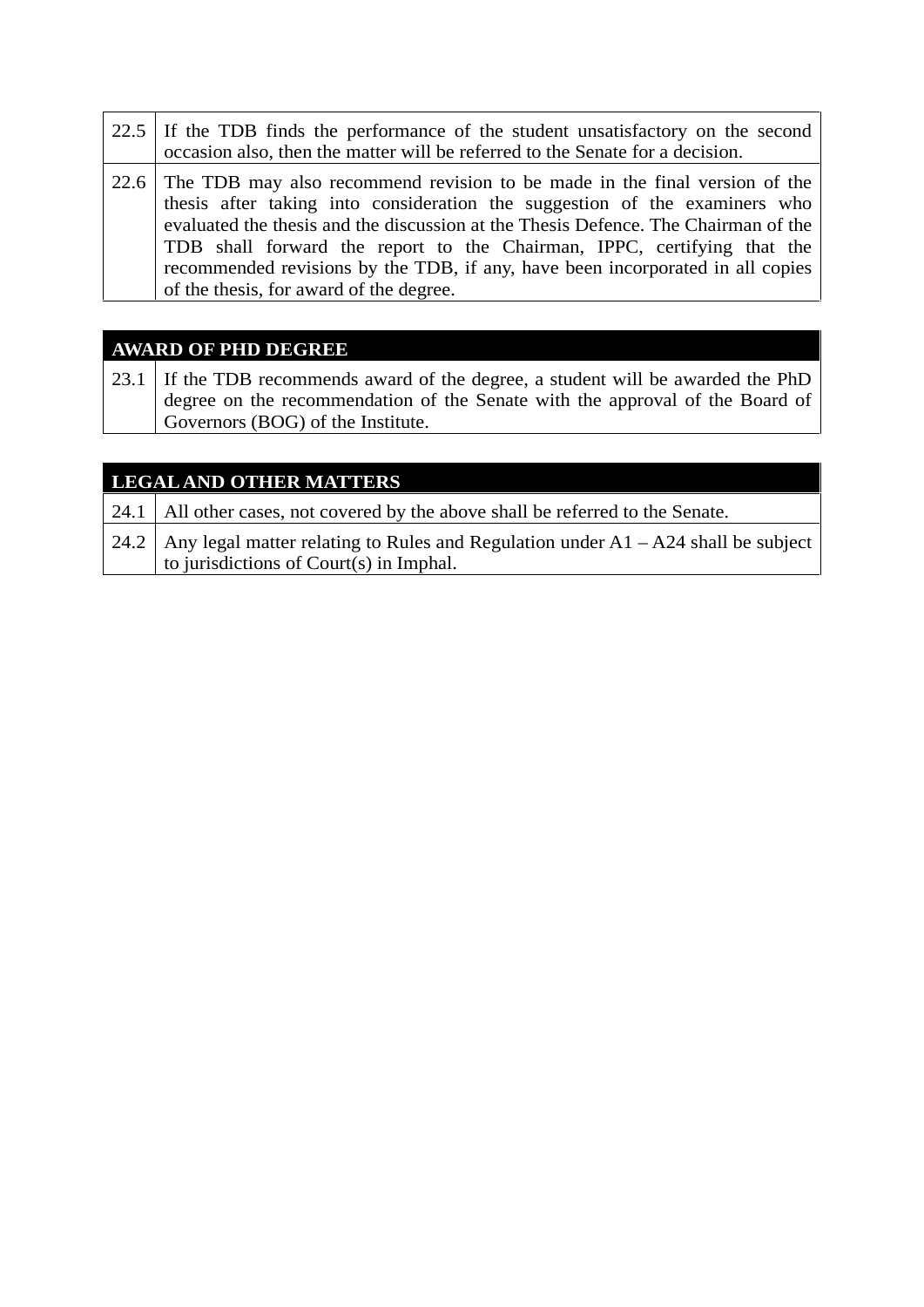#### **Appendix I**

#### **FORM I – SPONSORSHIP LETTER**

(This should be typed on the letter head of the sponsoring organization)

Reference No.

Date:

To

The Director

National Institute of Technology Manipur

Subject: Sponsoring an Employee for PhD Programme

Sir,

We hereby sponsor the candidature of Mr/Ms ................................................ who is an employee in our organization, for joining PhD Programme in ............................. at your Institute as a full time student. It is certified that he/she has completed ............ years of service in our organization as a regular employee. We shall relieve him/her of his/her duties in the organization during the first two years of PhD programme. Signature and Seal of the Sponsoring Authority

#### **FORM II- NO OBJECTION CERTIFICATE FOR NIT MANIPUR PROJECT STAFF**

(This should be typed on the letterhead of R&D Section of NIT Manipur)

Reference No.

Date:

To

The Director

National Institute of Technology Manipur

Subject: No Objection certificate for NIT Manipur Project Staff

Sir,

The R&D Section of NIT Manipur has no objection if Mr/Ms ...................................... a project employee in the project ............. under ..............department, is admitted in the PhD programme in ...........

Principal Investigator of the concerned project has agreed to allow him/her to attend classes/research work during the PhD programme.

Signature and seal of Dean (R&D)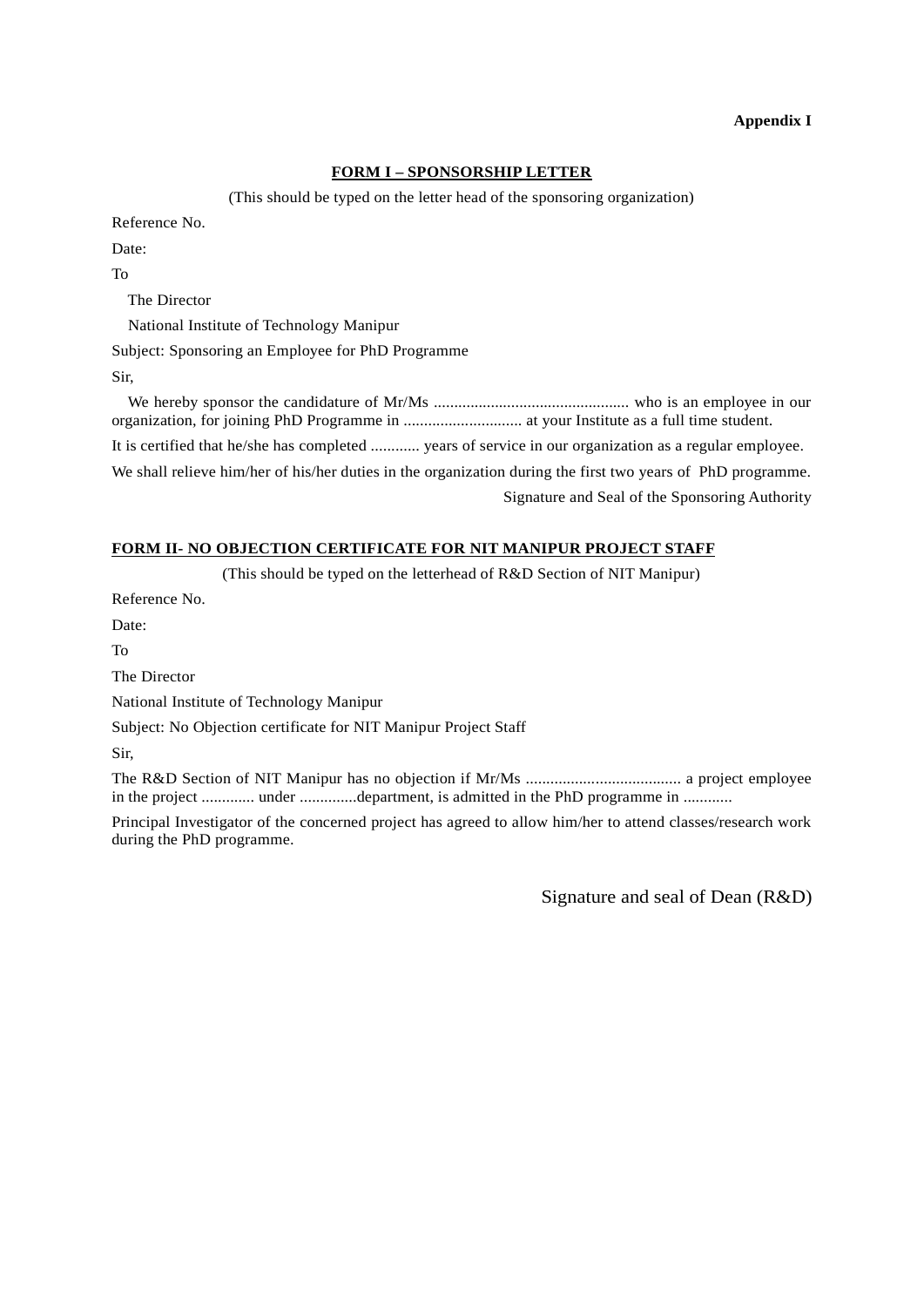#### **FORMM III – NO OBJECTION CERTIFICATE FOR PART TIME STUDENTS**

(This should be typed on the letter head of the sponsoring organization)

Reference No.

Date:

To

The Director,

National Institute of Technology Manipur

Subject: No Objection Certificate

Sir,

We have no objection if Mr/Ms ................................................ an employee in our organization, is admitted to the PhD programme in ..................at your Institute as a Part Time student.

It is certified that he/she has completed --- years of service in our organization/institute as a regular employee.

We shall grant him/her leave of absence to attend classes/ research works at NIT Manipur during PhD programme.

Signature and Seal of the Sponsoring Authority

#### **FORM IV SPONSORSHIP CERTIFICATE OF EXTERNAL REGISTRATION**

(This should be typed on the letterhead of the sponsoring organization)

Reference No.

Date:

To

The Director,

National Institute of Technology Manipur

Subject: Sponsoring an employee for PhD programme for external registration

- 1. Name of the sponsoring organization
- Address
- 2. Designation of the applicant
- 3. Present status of the applicant
- 4. List of division/section where research work is proposed to be done
- 5. List of available local supervisor(s)

(Bio-data of local supervisor(s) to be enclosed giving details of designation, qualification, research experience with area of research etc along with their consent for research guidance)

6. Details of relevant facilities which will be made available to the candidate: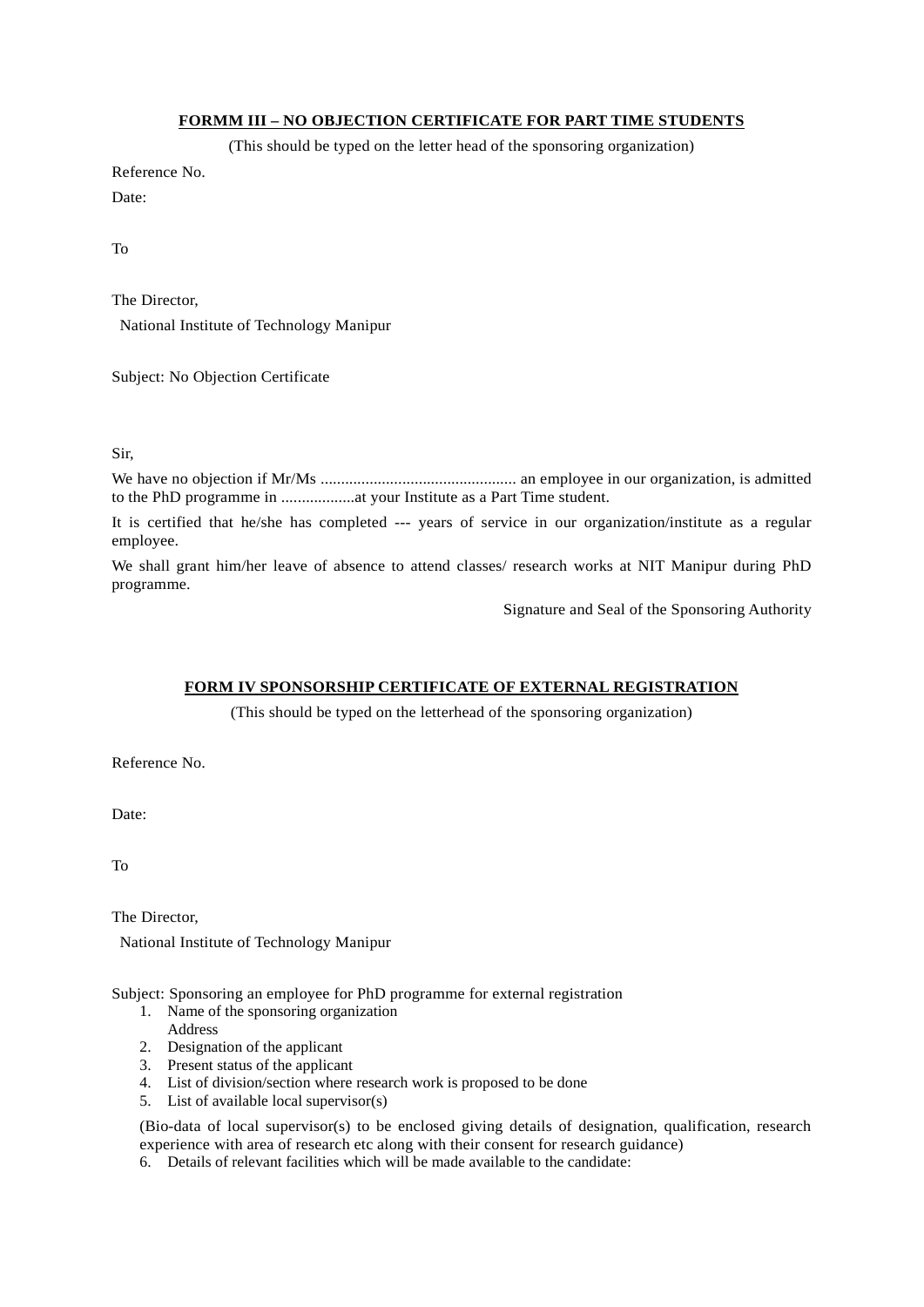It is certified that he/she has completed .... years of service in our organization/institute as a regular employee.

If Mr/Ms ................................... is admitted to the PhD programme, we agree to relive him/her to enable him/her to be available at NIT Manipur to attend classes for completion of his/her course work relating to the PhD programme.

Mr/Ms .............................. will be permitted to carry out research leading to the PhD degree at our organization under the guidance of selected local supervisor. The necessary facilities will be provided for the purpose.

Signature and Seal of the Sponsoring Authority